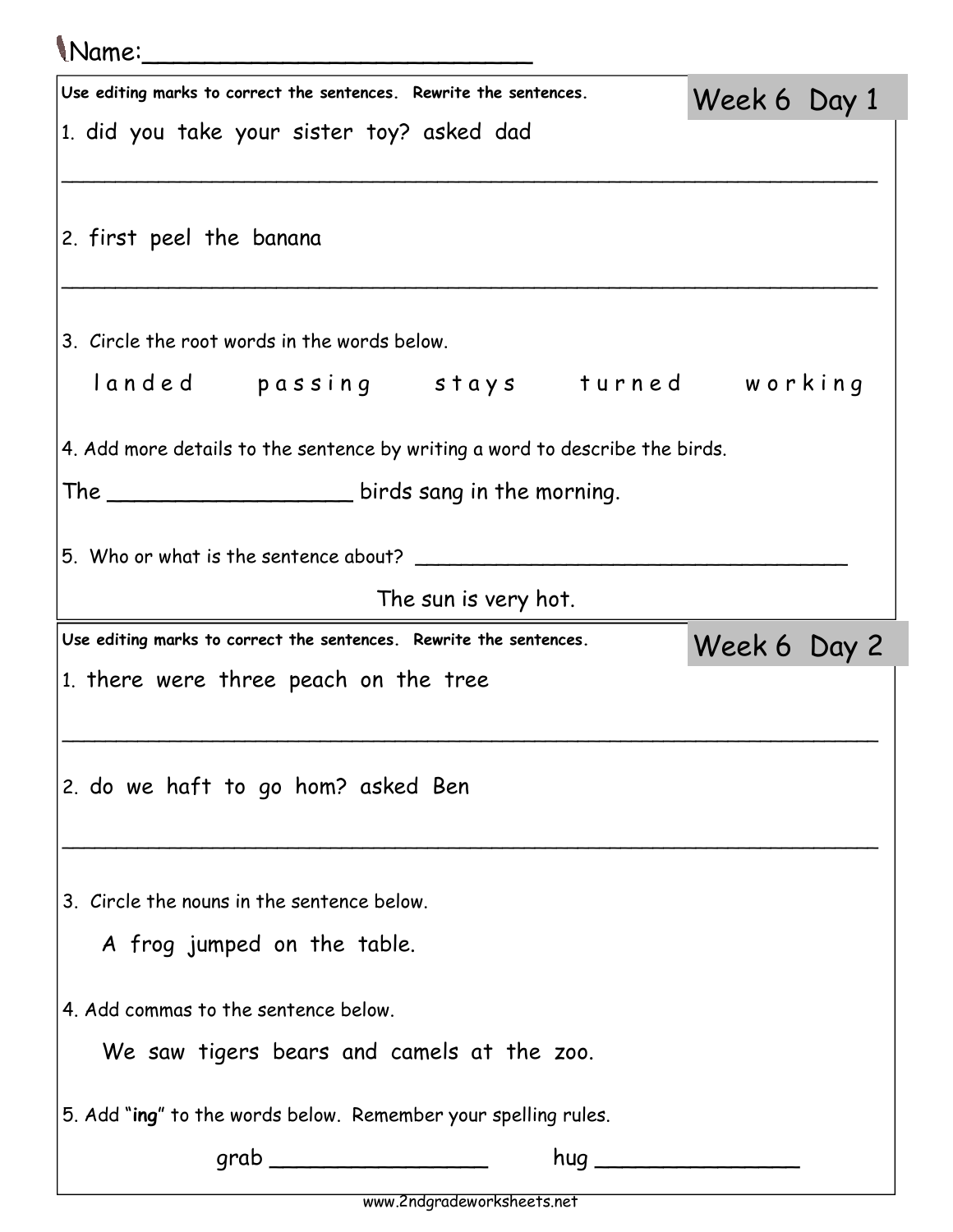## Name:\_\_\_\_\_\_\_\_\_\_\_\_\_\_\_\_\_\_\_\_\_\_\_\_\_

| Use editing marks to correct the sentences. Rewrite the sentences.                              | Week 6 Day 3 |  |
|-------------------------------------------------------------------------------------------------|--------------|--|
| 1. can we have chicken potatoes and corn for dinner                                             |              |  |
|                                                                                                 |              |  |
|                                                                                                 |              |  |
| 2. bring me those boxs, said tom                                                                |              |  |
|                                                                                                 |              |  |
| 3. Circle the root words in the words below. Underline the prefixes.                            |              |  |
|                                                                                                 |              |  |
| reheat unsafe return disobey                                                                    |              |  |
| 4. Circle the nouns in the sentence below.                                                      |              |  |
| The book is in the desk                                                                         |              |  |
|                                                                                                 |              |  |
| 5. Which word means "to heat again"? Circle your answer.                                        |              |  |
| unheat reheat disheat                                                                           |              |  |
|                                                                                                 |              |  |
| Use editing marks to correct the sentences. Rewrite the sentences.                              |              |  |
| 1. take out your paper crayons and scissors                                                     | Week 6 Day 4 |  |
|                                                                                                 |              |  |
|                                                                                                 |              |  |
| 2. i think that is Steves dog, said Braxton                                                     |              |  |
|                                                                                                 |              |  |
|                                                                                                 |              |  |
| 3. If honest means truthful, what does dishonest mean?                                          |              |  |
|                                                                                                 |              |  |
|                                                                                                 |              |  |
| 4. What sound is "ed" making in the words below.                                                |              |  |
| smacked _________ punted _________                                                              |              |  |
|                                                                                                 |              |  |
| 5. Add "ing" to the words below. Remember your spelling rules.<br>make ________________________ |              |  |

www.2ndgradeworksheets.net